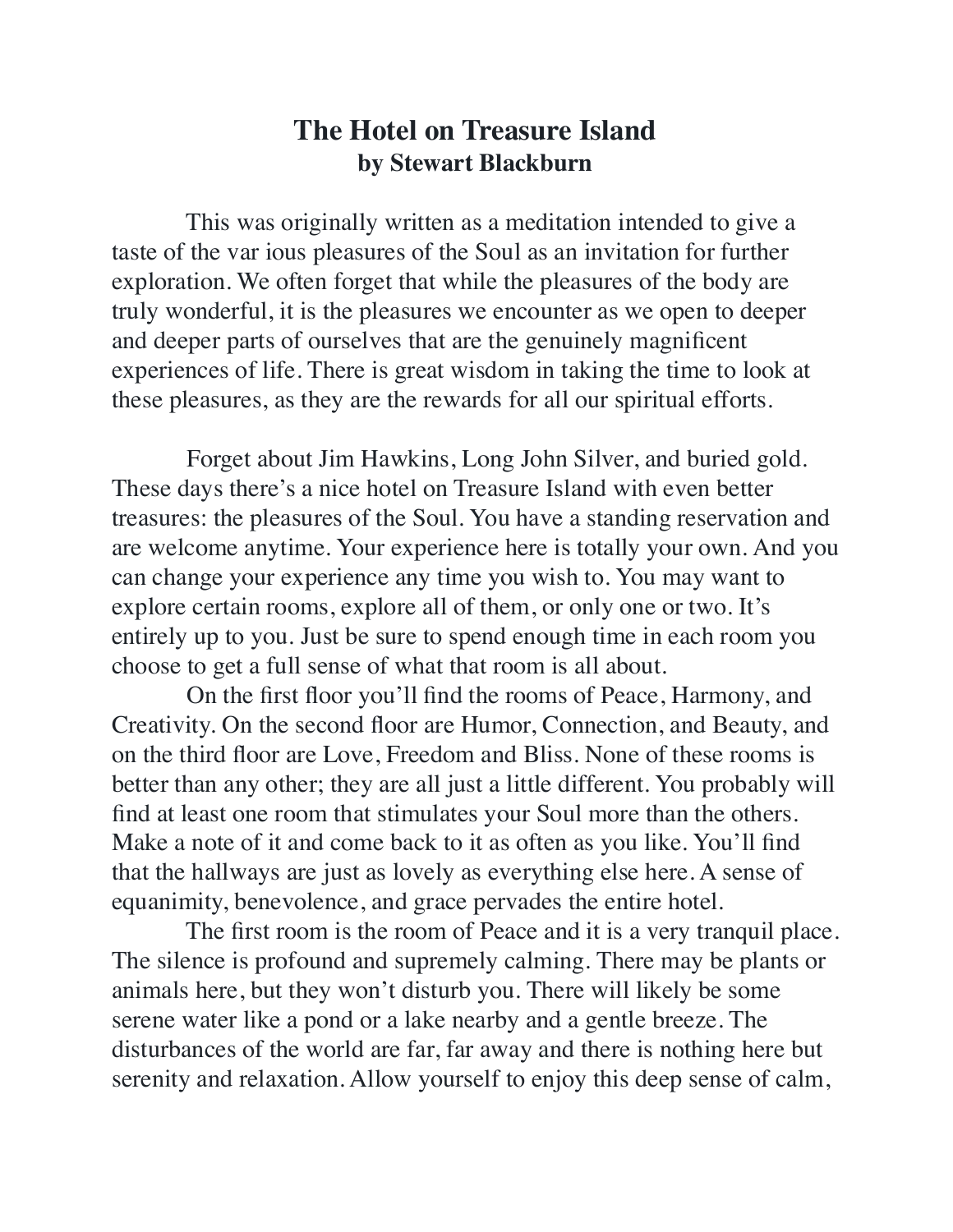possibly deeper than you have ever known. Sink into this feeling of tranquility as deeply as you can and let this peace feed your Soul.

 The room of Harmony is a dynamic one, ever changing, yet always perfectly pleasing. Everything about this room transforms, sometimes quickly, sometimes slowly, but always gracefully. There is a sense here that even though everything changes, nothing is ever out of place, nothing is ever flawed. Every detail fits with every other detail. And all with the feeling that it couldn't get any better. There is a profound sense of satisfaction that the ever-changing chaos and order are just right. You are invited to let this Harmony seep into every aspect of your being. Let yourself embody Harmony and let that Harmony guide everything you do.

 The room of Creativity is a magical place where everything in it has its own imagination. In this room anything is possible and welcome. This is the heart of Fun, the exuberance of inventiveness and playfulness. Here you will find the meeting point of dreams and action. Fantasies are real and daydreams are valuable constructions. Adventure lives here, both in action and in the mind. We can explore countless possibilities and the probabilities of events in the room of creativity before we choose anything. Let yourself be free to consider anything at all! Open to your wildest desires and visions! And revel in the abundance of opportunities for Fun and Excitement.

 The room of Humor is a charming place that's filled with the most amusing things in Life. Here everything is lighthearted and buoyant; nothing is taken too seriously. Little jokes, sly comparisons, kindhearted jests, and minute teases sparkle in the air. Silly and wry are welcome here, as are the ridiculous and the droll. We can always laugh here, especially at ourselves—an infinite source of amusement by itself. We can ride upon that sense of levity into greater and greater Hilarity and Fun. In this room let go of seriousness and be transported by the lighter aspects of Life. Laugh with the Angels and sing with the Stars.

 The room of Connection is full of the tiniest threads that link all things and beings. Opening any one of these connections excites the Soul. There is a profound but subtle joy in every connection, as we sense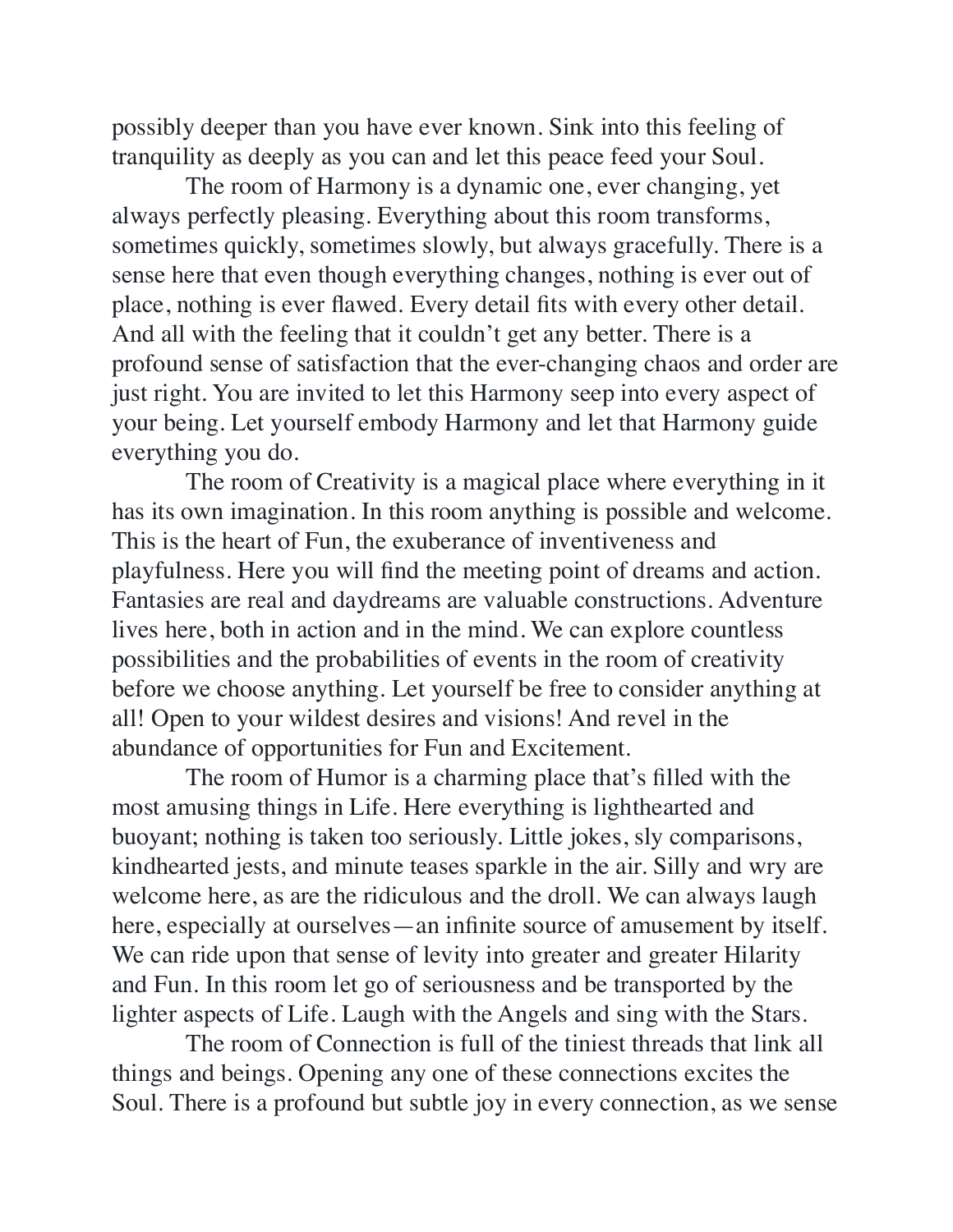another part of ourselves. And this room is full of those joys. The pleasure of connection relaxes us and feeds our need for relationship and context. We feel a little less alone and isolated in these connections. In this room you are invited to appreciate the delights of connecting to whatever and whoever you like. Meld into them, become them, and explore Life from their perspective. Make love to them by fusing with them and sharing your energies. Bask in the enchantment of Connection!

 The room of Beauty is filled with many delightful things each of which is able to touch a part of your Soul. This is a very personal room where the walls are covered in mirrors and what you see are aspects of yourself without judgments or shame. It can be very dark in here, but the more one relaxes the brighter it becomes. There is a sense that each detail has its own meaning and a place in the overall fabric of Life. As you explore this room allow yourself to enjoy and appreciate the splendor and loveliness in everything you see. The room of Beauty may seem like it is about the beauty all around you, but it is actually all about the beauty of who you are.

 The room of Love is light and spacious. This room expands in all directions and yet one feels held and safe. There are no specifics here, only a sense that everything is as it is supposed to be. It feels warm here, like the warmth of freshly baked bread or a heart-felt compliment. We can feel an underlying sense of deep friendship with all beings. There isn't a sense of loving or being loved; it is the overwhelming awareness that Love is all there is. We *are* Love. Our sense of Self melts away and we enjoy being one with the vastness of All-That-Is. There is nothing that needs to be done; we can simply savor Being. Feel for yourself this deep essence of Being that is you *and* everything else. Allow yourself to simply Be.

 The room of Freedom is a well-loved room with some of the greatest views in the hotel. There is a strong sense in this charming room of weightlessness. There is nothing to which one is tied or constrained by. Unfettered, the heart leaps in the lightness with the abandon and ease of a cloud rolling across the sky. The natural expansion of the Soul is released to show itself in all its radiant glory. In this room enjoy the